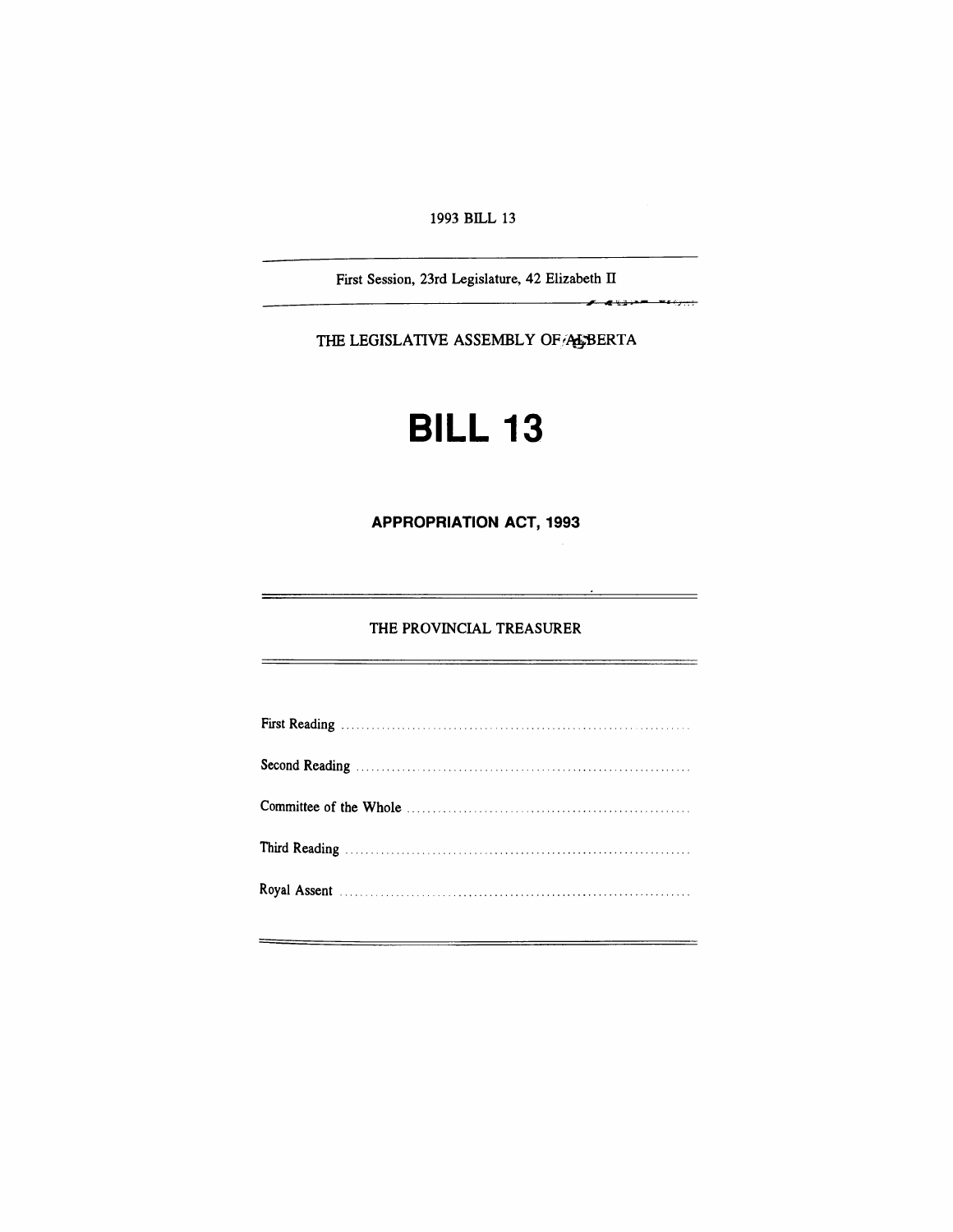*Bill 13*

### **BILL 13**

1993

#### **APPROPRIATION ACT, 1993**

*(Assented to*

,1993)

#### MOST GRACIOUS SOVEREIGN:

Preamble WHEREAS it appears by Messages from His Honour, Gordon Towers, Lieutenant Governor of the Province of Alberta, and the Estimates accompanying the Messages, that the sums hereinafter mentioned are required to defray certain expenditures of the Public Service of Alberta not otherwise provided for during the fiscal year ending March 31, 1994, and for other purposes relating thereto:

> MAY IT THEREFORE PLEASE YOUR MAJESTY that it be enacted and be it enacted by the Queen's Most Excellent Majesty, by and with the advice and consent of the Legislative Assembly of Alberta, as follows:

- Appropriation lor 1993-94 1 From and out of the General Revenue Fund, there may be paid and applied a sum not exceeding, in the whole, \$11 381 844 449 towards defraying the several charges and expenses of the Public Service from April 1, 1993 to March 31, 1994, not otherwise provided for and set forth in the Schedule, including the amount of \$8 630 895 480 voted by section 1 of the *Appropriation (Interim* Supply) *Act,* 1993.
- Accountability 2 The due application of all money expended under this Act shall be accounted for.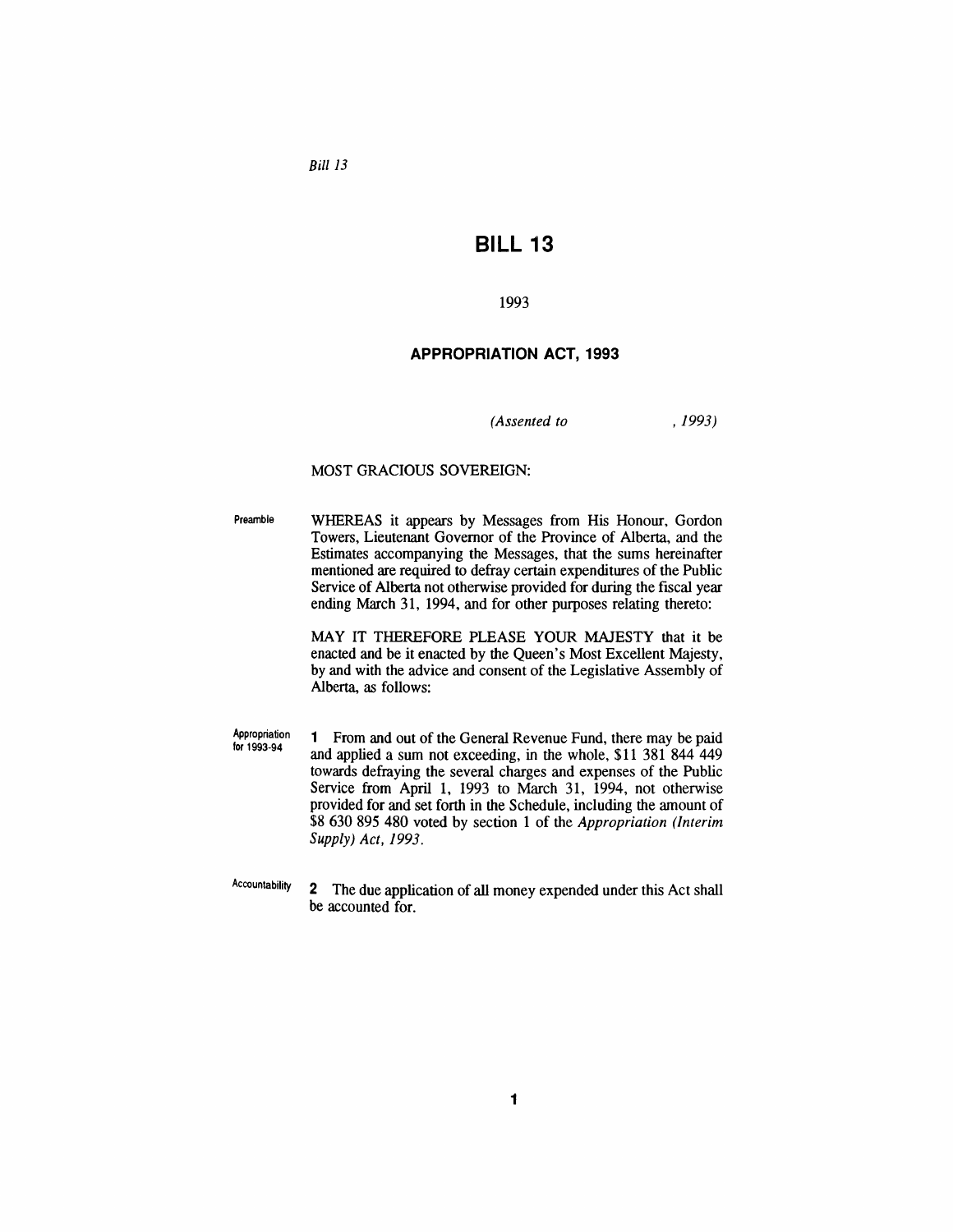## **SCHEDULE**

#### Votes

#### **LEGISLATIVE ASSEMBLY**

| Support to the Legislative Assembly<br>Operating Expenditure<br>Capital Investment                                | \$ |               | 24 689 208             | 191 325 |
|-------------------------------------------------------------------------------------------------------------------|----|---------------|------------------------|---------|
| Office of the Auditor General<br><b>Operating Expenditure</b><br>Capital Investment                               | \$ |               | 10 981 772<br>116 379  |         |
| Office of the Ombudsman<br><b>Operating Expenditure</b><br>Capital Investment                                     | \$ |               | 1 221 400              | 8 000   |
| Office of the Chief Electoral Officer<br><b>Operating Expenditure</b><br>Capital Investment                       | S  |               | 9 406 430              | 7 000   |
| Office of the Ethics Commissioner<br><b>Operating Expenditure</b><br>Capital Investment                           | \$ |               | 194 855                | 2 100   |
| <b>GOVERNMENT</b>                                                                                                 |    |               |                        |         |
| ADVANCED EDUCATION AND<br>CAREER DEVELOPMENT<br><b>Operating Expenditure</b><br>Capital Investment                | \$ | 1 169 522 000 | 28 395 000             |         |
| AGRICULTURE, FOOD AND<br>RURAL DEVELOPMENT<br>Operating Expenditure<br>Capital Investment                         | S  | 393 708 191   | 1 536 249              |         |
| COMMUNITY DEVELOPMENT<br>Operating Expenditure<br>Capital Investment                                              | \$ |               | 56 640 000<br>765 000  |         |
| ECONOMIC DEVELOPMENT<br>AND TOURISM<br>Operating Expenditure<br>Capital Investment<br>Non-Budgetary Disbursements | \$ | 138 707 437   | 1 437 563<br>2 000 000 |         |
| <b>EDUCATION</b><br>Operating Expenditure<br>Capital Investment                                                   |    | \$1697142500  |                        | 857 500 |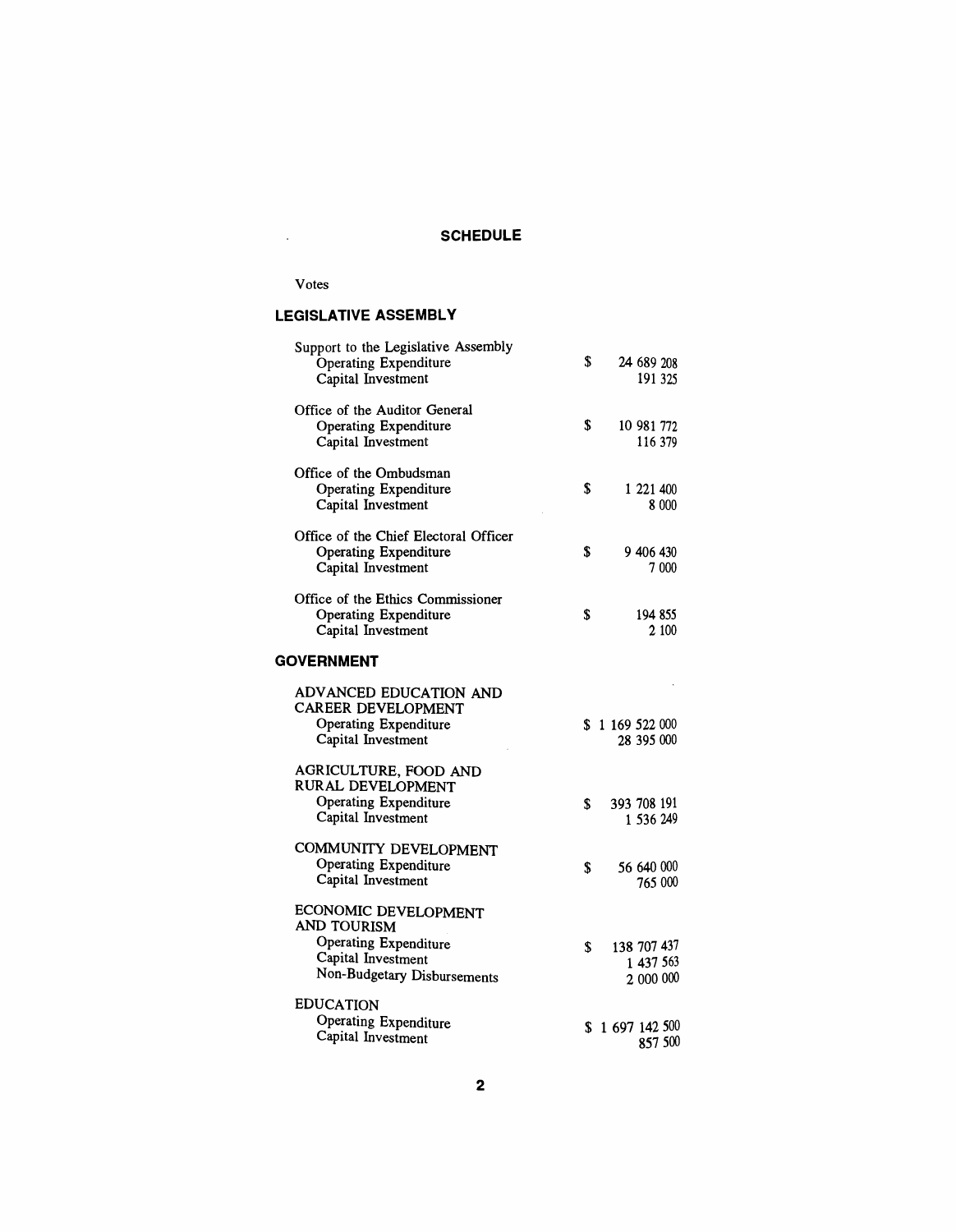| <b>ENERGY</b><br>Operating Expenditure<br>Capital Investment                                                  | \$ |                     | 73 976 157<br>1 152 342                 |         |
|---------------------------------------------------------------------------------------------------------------|----|---------------------|-----------------------------------------|---------|
| ENVIRONMENTAL PROTECTION<br>Operating Expenditure<br>Capital Investment                                       | S  |                     | 321 867 826<br>11 746 274               |         |
| <b>EXECUTIVE COUNCIL</b><br><b>Operating Expenditure</b><br>Capital Investment                                | \$ |                     | 147 385 541                             | 314 000 |
| FAMILY AND SOCIAL SERVICES<br><b>Operating Expenditure</b><br>Capital Investment                              |    | \$1596054650        | 3 091 880                               |         |
| FEDERAL AND INTER-<br><b>GOVERNMENTAL AFFAIRS</b><br><b>Operating Expenditure</b><br>Capital Investment       | \$ |                     | 6 454 000                               | 100 000 |
| <b>HEALTH</b><br>Operating Expenditure<br>Capital Investment                                                  |    | \$ 3 3 26 5 99 3 35 | 32 632 135                              |         |
| <b>JUSTICE</b><br>Operating Expenditure<br>Capital Investment                                                 | \$ |                     | 402 145 710<br>1 654 290                |         |
| <b>LABOUR</b><br><b>Operating Expenditure</b><br>Capital Investment                                           | \$ |                     | 39 777 570                              | 522 430 |
| <b>MUNICIPAL AFFAIRS</b><br><b>Operating Expenditure</b><br>Capital Investment<br>Non-Budgetary Disbursements | S  |                     | 549 273 300<br>2 726 600<br>104 200 000 |         |
| PUBLIC WORKS, SUPPLY<br><b>AND SERVICES</b><br>Operating Expenditure<br>Capital Investment                    | \$ |                     | 422 368 000<br>41 982 000               |         |
| TRANSPORTATION AND<br><b>UTILITIES</b><br>Operating Expenditure<br>Capital Investment                         | S  |                     | 315 960 400<br>329 905 600              |         |
|                                                                                                               |    |                     |                                         |         |